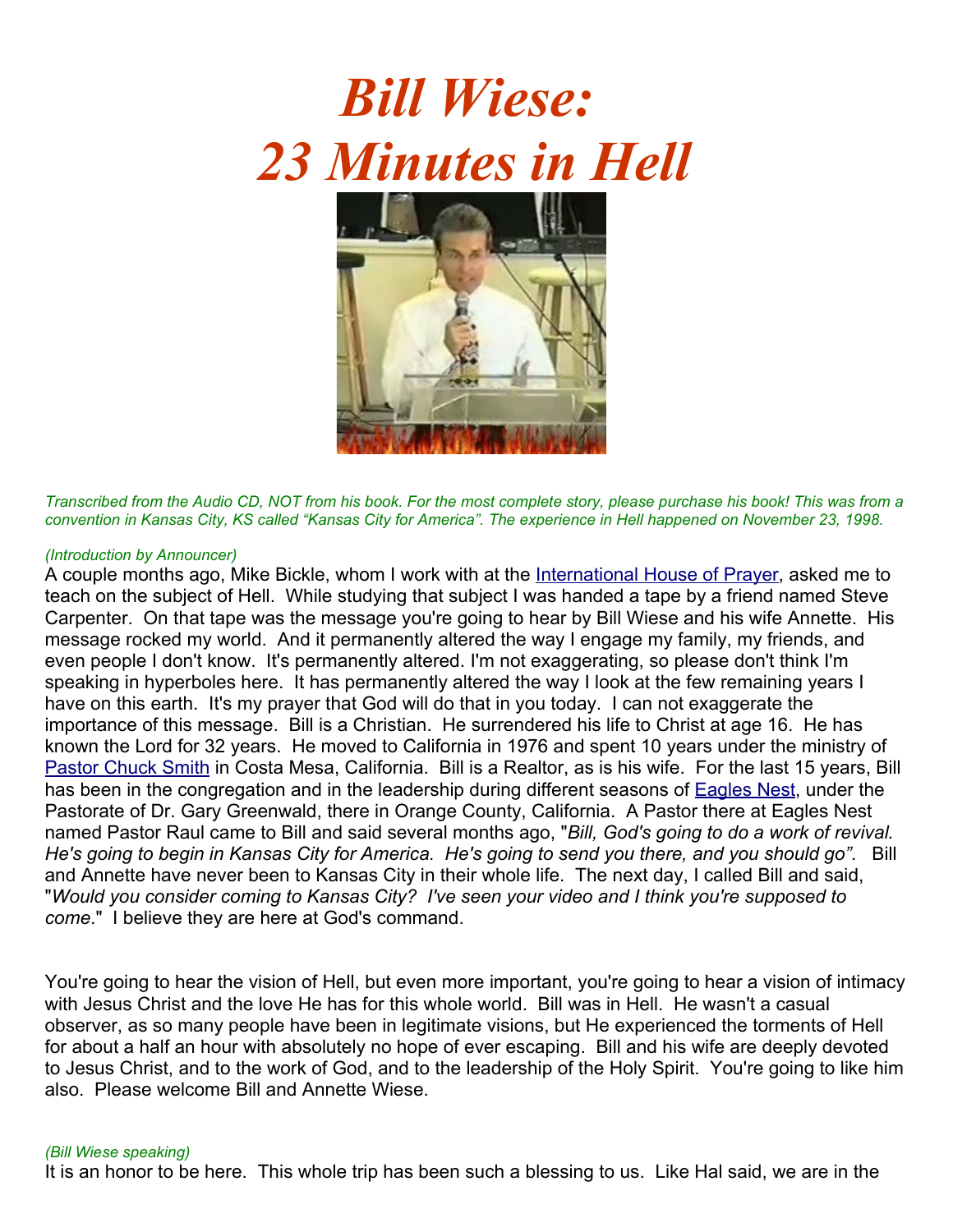Real estate business. We don't do this for a living. We don't do this for money. We just know that God has told us to go and tell the world about His love for people and the place He doesn't want any of His creation to go to. So that's why we're here. So, for the sake of time, I'm going to shorten this testimony and just get right into it.

But first I want to address a couple things, questions that might be in your mind. The first question that would be in mine, if I was listening to me, would be, "*How do you know it wasn't just a dream that you had? A Bad dream?"* A couple points to make, first of all, I had left my body. I saw my body when I returned, lying on the floor. So I know for sure it was an out of body experience. Some Christians have said, "*Oh a Christian can't leave his body.*" But that's not true, In 2 [Corinthians 12:2](http://www.biblegateway.com/passage/?search=2 Corinthians 12:2;&version=50;), when Paul was caught up into the third heaven, He said, "*whether in the body, or out of the body I do not know*." So if he didn't know that must mean it's possible. And also he said in verse 1 that it was a vision, so I believe this comes under the classification of a vision.

In Job [7:14](http://www.biblegateway.com/passage/?search=Job 7:14;&version=50;) it says, "*thou scarest me with dreams and terrifieth me with visions*." So this is definitely what the Lord did, terrified me through a vision. Also in returning from this, it took me a year to calm down, and become like a normal person again. I was so upset and traumatized from the fear that it's changed my whole viewpoint on how to witness and how much to appreciate what God saved us from.

I asked my wife to come up for a minute so that she could just share with you what happened when she found me in the living room, because I don't remember that part. So I want her to say a few words. Thank you.

### *(Bill's wife Annette speaking)*

It was about 3:23 in the morning when I woke up. I just remember that because I looked at our digital clock, and I noticed Bill was not next to me, and I heard screaming coming from our living room. I proceeded to go down the hallway. I found my husband in a way I'd never seen him before. If anyone gets to know Bill, he's very conservative by nature, very calm, and a professional man. He's just not the type to get excited or get real emotional over anything, unless it's God at times. But, anyway, I saw him there traumatized, literally traumatized holding his skull, holding his head between his hands and crying out and screaming. He was in a fetal position on our living room floor. I didn't know what to do. I thought he was having a heart attack. I just started to pray and he cried out and said, "*Pray that the Lord would take this out of my mind! The Lord took me to Hell. I feel like my body is dying, I can't handle this."* So I proceeded to pray over him, and in about ten to twenty minutes he began to calm down. He was literally in a traumatized state, like someone who went to Vietnam and has a reoccurrence, or a horrible car accident where they're reliving it. It was not just someone who had a bad dream and woke up. So I just wanted to testify to that.

#### *(Bill Wiese speaking)*

I'm so blessed with a good women. I'm really grateful to God. I've been married for four years, and have known her for six, and it's been the best six years of my life, I have to say, so praise God.

I wanted to find out when got back from this experience, if there's any body in the Bible who has ever experienced Hell. So I began research. I listen to Chuck Missler a lot. He's a Bible teacher across the nation, a real scholar and he had said that Jonah had experienced Hell. In [Jonah](http://www.biblegateway.com/passage/?search=Jonah 2:2;&version=50;) 2:2 it says, "*in Hell he cried out.*" And In [Jonah](http://www.biblegateway.com/passage/?search=Jonah 2:6;&version=50;) 2:6 it says, "*the earth with her bars was about me forever, yet thou has brought up my life from corruption.*" So at least there was somebody in the Bible that experienced Hell, Jonah.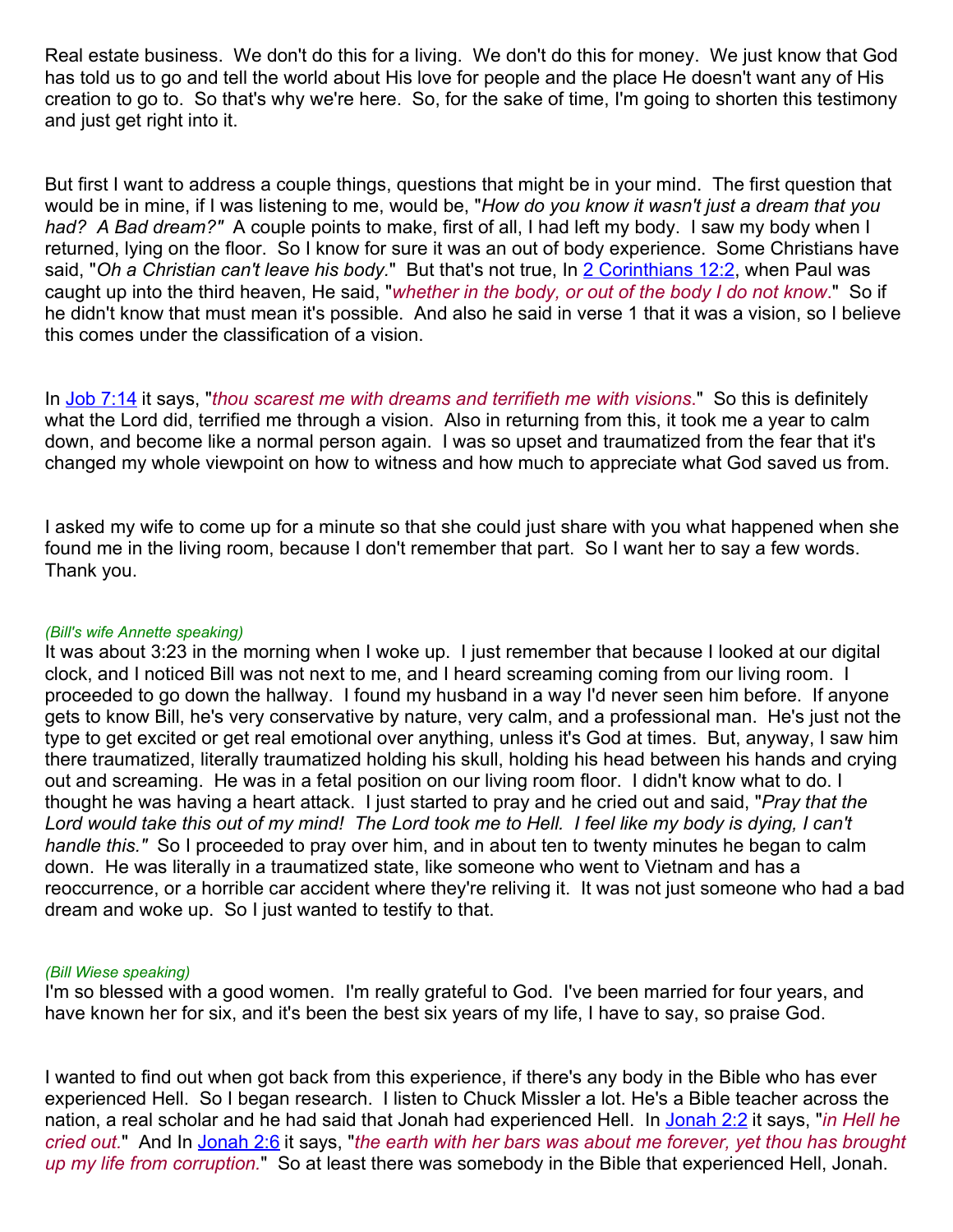I also wanted to find out, because I was raised in the early days of Calvary Chapel, that any spiritual experience that you would go through should already be in the Word of God. So I knew that if what I experienced was true, it would already be there in the words. So I began to research and I found over 400 scriptures that depicted everything I saw, heard, felt, everything to do with Hell. It's already in the Bible, so whatever I'm telling you it's already there. I'll make reference to some of the scriptures as we go. I can't quote all 400, but I will for some of them. I also found out there were about 14 other people that had experienced some portion of Hell. Most of them were near death experiences, people in the hospital dying and were brought back.

So to get right into it, quickly: My wife and I were at the Sunday night prayer meeting that we always attend with our pastors. And we went home like any other normal night and went to bed. About 3:00 o'clock in the morning I was taken. I did not know how I got there until I returned. Then the Lord explained. But I was just dropped into a prison cell, just like a regular prison cell, like you imagine, with rough huge stone walls and bars on the door. I didn't know where I was yet. All I knew was that it was extremely hot, terribly hot. It was so hot, I couldn't believe, that I was alive. I felt like I should have disintegrated with this heat, but I was still alive. It was light in the room for a little while, and I believe the Lord's presence was there for me to see the scenery better, but then it got dark after about a minute.

In [Isaiah](http://www.biblegateway.com/passage/?search=Isaiah 24:22;&version=50;) 24:22 it says: "*And they shall be gathered together, as prisoners are gathered in the pit, and shall be shut up in the prison....*"

[Proverbs 7:27](http://www.biblegateway.com/passage/?search=Proverbs 7:27;&version=50;) "*they shall go down to Hell in the chambers of death*"

By "Chambers" it means rooms. So part of Hell has prisons cells, chambers, pits of fire, and big areas of fire, so I was just in a prison cell at this time.

Also in [Jonah](http://www.biblegateway.com/passage/?search=Jonah 2:6;&version=50;) 2:6, *"the earth with her bars was about me for ever...."* And Job [17:16](http://www.biblegateway.com/passage/?search=Job 17:16;&version=50;) "*They shall go down to the bars of the pit...*" So again, everything I saw was in The Word. Stones are talked about in Isaiah [14:19.](http://www.biblegateway.com/passage/?search= Isaiah 14:19;&version=50;)

I found myself in the cell, and these 4 creatures were in the cell with me. I didn't know they were demons at the time, because I went there as an unsaved person. God took it out of my mind that I was a Christian. I didn't understand why, but He explained it to me on the way back. These creatures, I didn't realize that they were demons, but they were enormous. They were about 12 or 13 feet tall, one you will see in the [video.](http://video.google.com/videoplay?docid=8149875636555097567&q=rawlings) One of the people that gives their testimony, he saw the same demon that I did. So you will see what one actually looks like. There is a really good picture of it in the video where one guy was drug up to the bars of Hell. It's Kenneth Hagan's testimony.

Anyway, it was all scaly. This one had scales all over its body, giant jaws with huge teeth, and claws sticking out, along with sunken-in eyes. They were just enormous. And the other one didn't looked like this at all, but it had razor sharp fins all over with one long arm and out of proportion feet. Everything was deformed and twisted and out of proportion, out of symmetry, no symmetry, one arm longer and one shorter and just odd looking creatures, horrible, horrible looking things.

And they were blaspheming God. The whole time they were cursing God. I wondered, "*Why are they cursing God? Why are they hating God so much?*" And then they turned their attention to me, and I felt the same hatred they had for God, they had for me also, and again I thought: *"Why do they hate me? I haven't done anything to them."* But they hated me with a hatred that I have never experienced on earth; way beyond what man has the ability to hate with. They absolutely hated me, and I knew they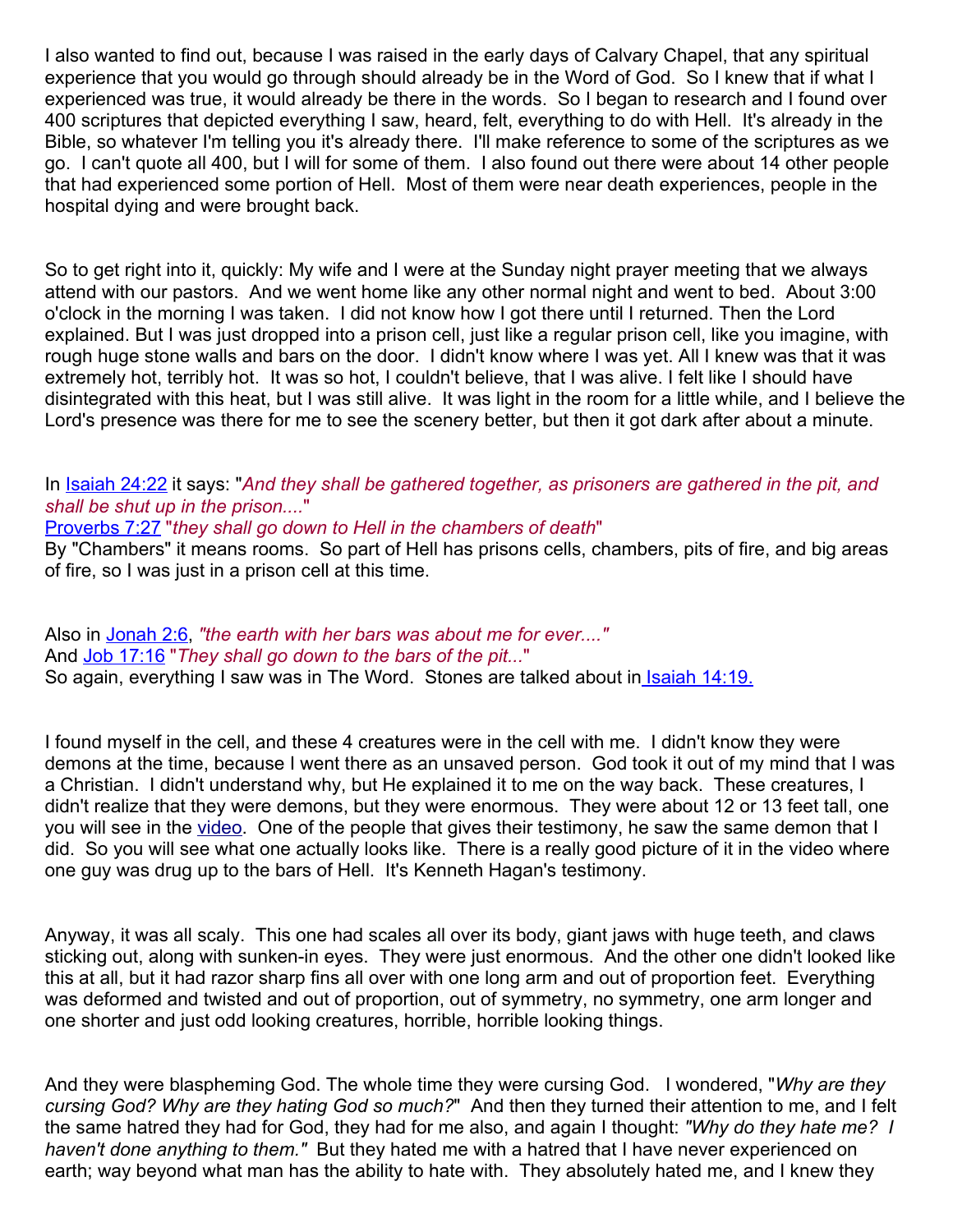were assigned to torture me.

There were things that I am going to say, that I don't know how I knew. In Hell your senses are keener, you are just aware of more than our physical bodies are. I was aware of distances, I was aware of time, and so forth, much more than you are here. I knew these things were assigned to me, to torture me forever in this place.

I was lying on the floor in this cell and I had absolutely no strength in my body. I wondered, "*Why can I hardly move, what is wrong with me?*" I was just aware of no strength, and I was helplessly lying there. One Demon just grabbed me and picked me up, and threw me into the wall like a glass. He just picked me up like a glass. That was how light I was, or how strong he was. And threw me into the wall, and every bone in my body just broke. And I felt pain! I just began to lie on the floor there, crying out for mercy, but these creatures don't have any mercy at all, absolutely no mercy.

The one picked me up, and the other one, with his razor-sharp claws; he just shredded my flesh right off. He just tore it off, and had absolutely no care what so ever for this body that God so wonderfully made. It had a hatred that was so intense against me. I wondered, "*Why am I alive, why am I living through this? I don't understand why am I not dead.*" My flesh just hung there in ribbons. And there was no blood, just flesh hanging, because life is in the blood, and there is no life in Hell. And there is no water in Hell.

## In Isaiah [14:9-10](http://www.biblegateway.com/passage/?search=Isaiah 14:9-10;&version=50;) it says

*Hell from beneath is moved for thee to meet thee at thy coming: it stirreth up the dead for thee, even all the chief ones of the earth; it hath raised up from their thrones all the kings of the nations. All they shall speak and say unto thee, Art thou also become weak as we? Art thou become like unto us?*

# [Psalms 88:4](http://www.biblegateway.com/passage/?search=Psalms 88:4 ;&version=50;)

*I am counted with those who go down to the pit; I am like a man who has no strength,*

And we know that the devil does have strength, in the scriptures were there was a demon-man running through the graveyard, it says: [Mark 5:1-4](http://www.biblegateway.com/passage/?search=Mark 5:1-4;&version=50;)

*Then they came to the other side of the sea, to the country of the Gadarenes. And when He had come out of the boat, immediately there met Him out of the tombs a man with an unclean spirit, who had his dwelling among the tombs; and no one could bind him, not even with chains, because he had often been bound with shackles and chains. And the chains had been pulled apart by him, and the shackles broken in pieces; neither could anyone tame him.*

They couldn't bind him; he had broken the chains into pieces. And that was just a man with a demonic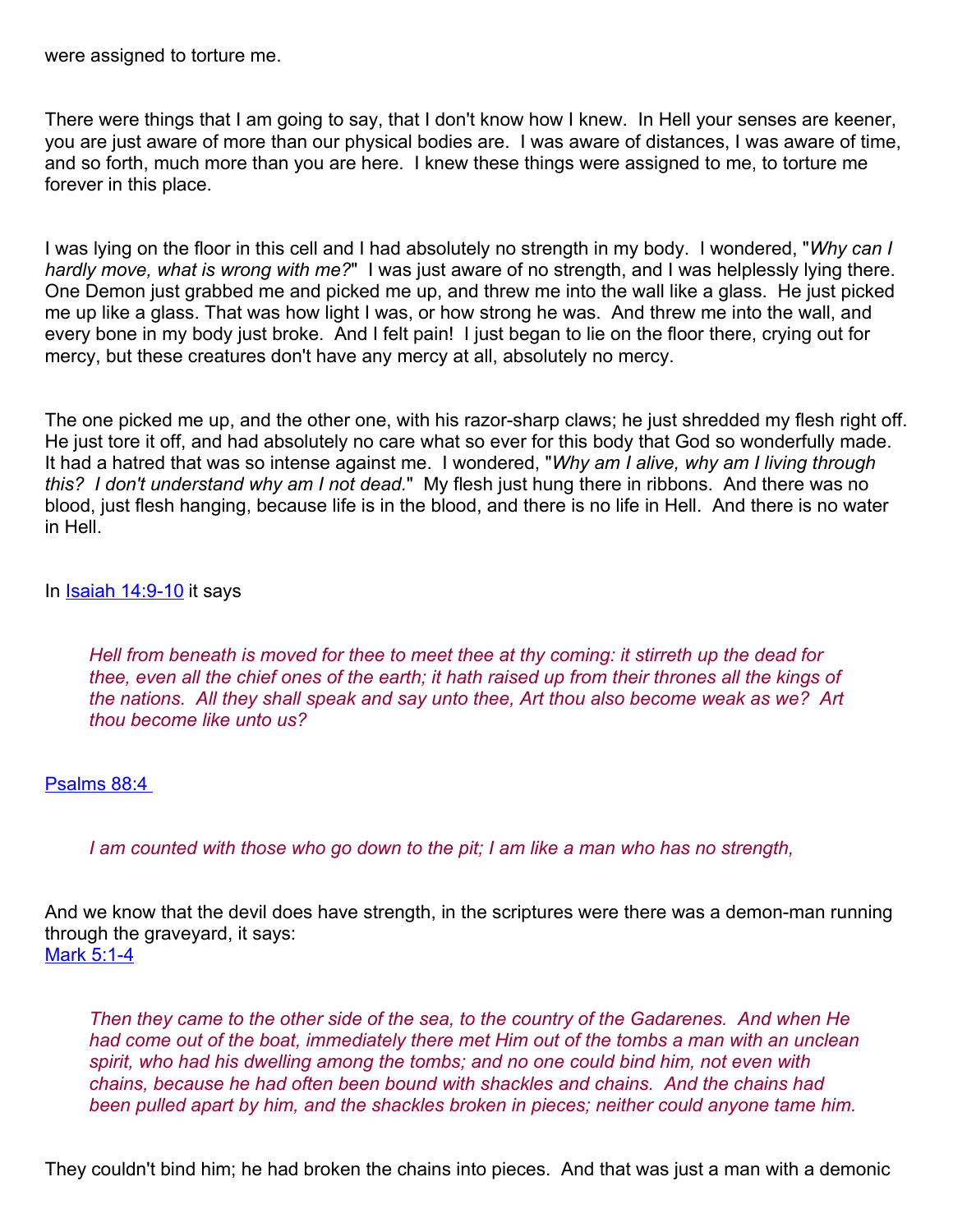strength. I understood these demons had about 1000 times the strength of a man. So even if I had my natural strength, I could not have fought them off anyway. So I was absolutely at their mercy, which they don't have any mercy. The Demons run your life in Hell.

The smell of these demons and the smell in Hell were so atrocious; I can't even describe it to you. There was a smell of burning flesh, of sulfur. The smell of these demons was like an open sewer, putrid, rotten meat, bad eggs, sour milk and everything you can imagine. Take it in, times 1000, and put it up to your nose. And you just breathe it in. It was so toxic, that it would kill you, if you were here in this body, you would die. And I wondered, "*Why am I living through this smell, it is so horrendous?"* But again you don't die, you have to endure it.

The profanities, that they were cursing at God is mentioned in [Ezekiel](http://www.biblegateway.com/passage/?search=Ezekiel 22:26;&version=50;) 22-26 "*I am profaned among them*"

*Her priests have violated My law and profaned My holy things; they have not distinguished between the holy and unholy, nor have they made known the difference between the unclean and the clean; and they have hidden their eyes from My Sabbaths, so that I am profaned among them.*

Profaning, degraded vulgar language and blasphemies.

The torment they were doing on me was mentioned in **[Deuteronomy 32:22-24](http://www.biblegateway.com/passage/?search=Deuteronomy 32:22-24;&version=50;)**.

*For a fire is kindled in My anger, And shall burn to the lowest Hell; It shall consume the earth with her increase, And set on fire the foundations of the mountains. 'I will heap disasters on them; I will spend My arrows on them. They shall be wasted with hunger, Devoured by pestilence and bitter destruction; I will also send against them the teeth of beasts, With the poison of serpents of the dust.*

So there are teeth of beasts upon you.

2 [Samuel](http://www.biblegateway.com/passage/?search=2 Samuel 22:6;&version=50;) 22:6 states:

*The sorrows of Hell compassed me about; the snares of death prevented me;*

And in [Micah](http://www.biblegateway.com/passage/?search=Micah 3:2;&version=50;) 3:2 there is an interesting scripture where the Philistines, who hate the Israelites says:

*You who hate good and love evil; Who strip the skin from My people, And the flesh from their bones;*

That was what they did to the Jewish people. That was in the natural, but where did they get that idea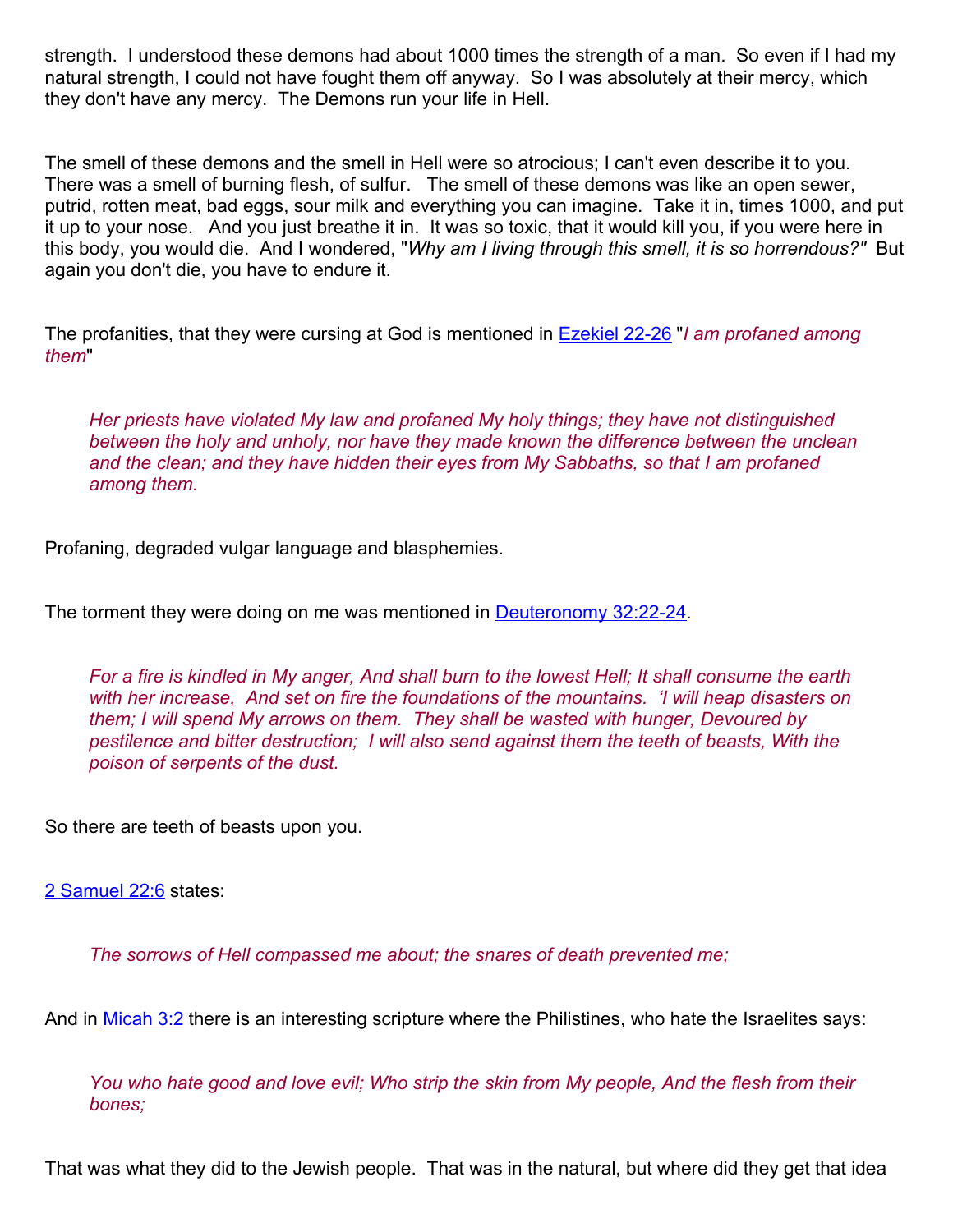from? That comes from Hell. That is what the Demons do, and the mercy? There is only mercy in Heaven. Mercy comes from God, and the devil has no knowledge of any kind of mercy, he is totally against that. [Psalms 36:5](http://www.biblegateway.com/passage/?search=Psalms 36:5;&version=50;)

*"Your mercy, O LORD, is in the heavens; Your faithfulness reaches to the clouds."*

It is defiantly not in Hell. And in  $P<sub>s</sub>$  alms 74:20 it says:

*Have respect to the covenant; For the dark places of the earth are full of the haunts of cruelty.*

It is just a cruel, miserable, horrible place that you have to endure. You have to endure all these things.

God has made mankind the highest form of creation, and these demons are the lowest form of creation. As men we work hard to get ahead in life, we better ourselves, we study. But in Hell, your life is run by demons. These creatures have a zero IQ, absolute ignorant creatures. All they know is hatred for God, hatred for you and torture. And they run your life, and you can't do anything about it.

There are scriptures about the humiliation you have to endure. *"This thing is going to run my life, I can't stop it!"* In Isaiah [5:14-15](http://www.biblegateway.com/passage/?search=Isaiah 5:14-15;&version=50;)

*Therefore my people have gone into captivity, Because they have no knowledge; Their honorable men are famished, And their multitude dried up with thirst. Therefore the grave enlarges its appetite and opens its mouth without limit; into it will descend their nobles and masses with all their brawlers and revelers. So man will be brought low and mankind humbled, the eyes of the arrogant humbled.*

#### Isaiah [57:9-16](http://www.biblegateway.com/passage/?search=Isaiah 57:9-16;&version=50;)

*You went to Molech with olive oil and increased your perfumes. You sent your ambassadors far away; you descended to the grave itself! You were wearied by all your ways, but you would not say, 'It is hopeless.' You found renewal of your strength, and so you did not faint. "Whom have you so dreaded and feared that you have been false to me, and have neither remembered me nor pondered this in your hearts? Is it not because I have long been silent that you do not fear me? I will expose your righteousness and your works, and they will not benefit you. When you cry out for help, let your collection of idols save you! The wind will carry all of them off, a mere breath will blow them away. But the man who makes me his refuge will inherit the land and possess my holy mountain." And it will be said: "Build up, build up, prepare the road! Remove the obstacles out of the way of my people." For this is what the high and lofty One says—He who lives forever, whose name is holy: "I live in a high and holy place, but also with him who is contrite and lowly in spirit, to revive the spirit of the lowly and to revive the heart of the contrite. I will not accuse forever, nor will I always be angry, for then the spirit of man would grow faint before me— the breath of man that I have created.*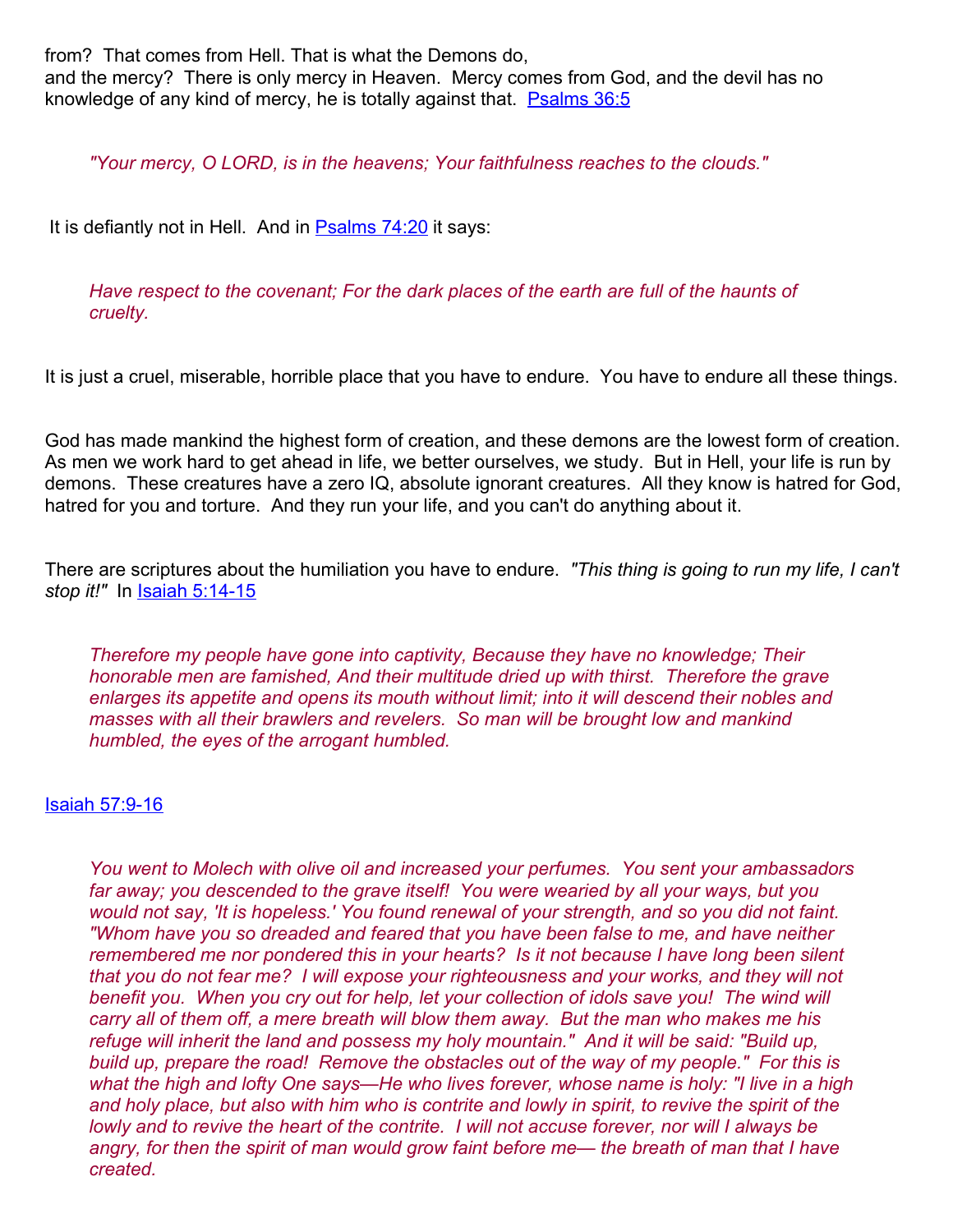There is Elam and all her multitude, All around her grave, All of them slain, fallen by the sword, Who have gone down uncircumcised to the lower parts of the earth, Who caused their terror in the land of the living; Now they bear their shame with those who go down to the Pit.

On and on it goes. That was a horrible thing, to have your life run by these creatures, that have no mercy for you whatsoever.

### *(The darkness and screaming in Hell)*

I was lying in the cell and it went dark, pitch, pitch black. I mean a darkness I have never ever felt before. And I have been down in caves, way down in iron mines in Arizona. There was a blackness that you couldn't even imagine. I managed to crawl out, somehow I was able to crawl and they let me apparently. I remembered where the door was so I crawled towards it and I felt my way, and I got outside the cell. I looked one direction, all black, and all I heard was screams, billions of people screaming in this place. I knew there were billions, and it was so loud. If you have ever heard someone scream before, it is so annoying. Well if you hear billions of people screaming, you can't imagine how it affects your mind. You just can't stand it. You hold your ears because it is so loud and penetrating. You can't get away from the screams.

And the fear that overcomes you is unbelievable. Everything is dominated by fear. There is no presence of God in this place, so you have to endure the fear and the torment and the blackness. You can't see anything. You can't even see what is coming up against you. Scripture talks about this darkness in [Psalms 88:6](http://www.biblegateway.com/passage/?search=Psalms 88:6;&version=50;)

*You have laid me in the lowest pit, In darkness, in the depths.*

# [Revelation](http://www.biblegateway.com/passage/?search=Revelation 16:10;&version=50;) 16:10

*Then the fifth angel poured out his bowl on the throne of the beast, and his kingdom became full of darkness; and they gnawed their tongues because of the pain.*

### [Jude](http://www.biblegateway.com/passage/?search=Jude 1:13;&version=50;) 1:13

*Raging waves of the sea, foaming up their own shame; wandering stars for whom is reserved the blackness of darkness forever.*

And there is a darkness which may be felt, as shown in **[Exodus 10:21](http://www.biblegateway.com/passage/?search=Exodus 10:21 ;&version=50;)** 

*Then the LORD said to Moses, "Stretch out your hand toward the sky so that darkness will spread over Egypt—darkness that can be felt."*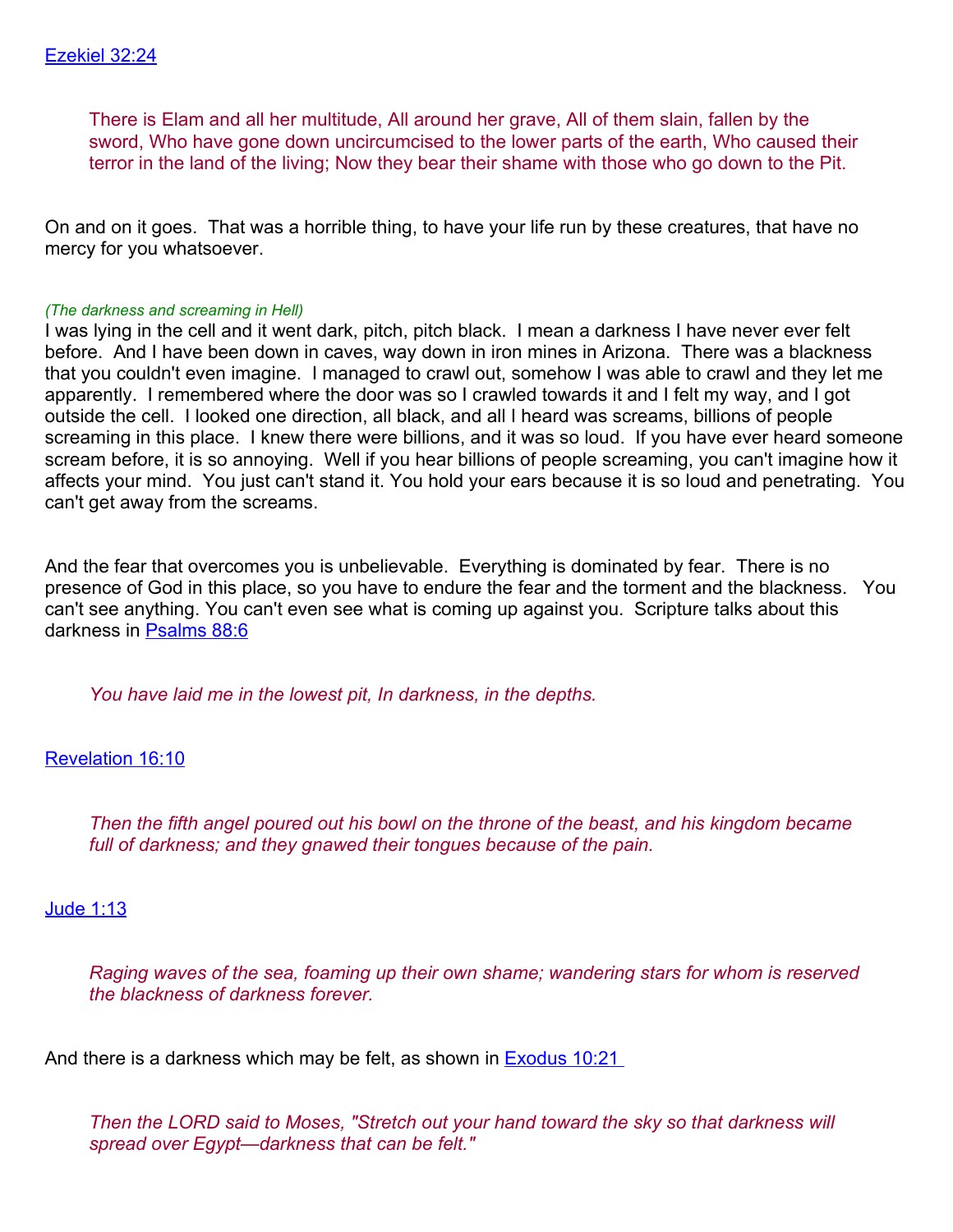You can feel this darkness.

#### *(The fear in Hell)*

The fear, I got a tell you, was so powerful. It grips you. If you have ever seen some scary movie, where the fear jumps up in your throat, if you can take that and multiply it by at least a thousand, and hold it there, that is how you stay all the time! And I know something about fear. When I was young, I use to surf. When I was really young we were in Coco Florida surfing and there was a school (group) of sharks coming around me. And a 9 foot Tiger shark came up and bit my board right in a half. And it grabbed me by the leg and pulled me down. So my leg was in the mouth of this giant shark. I wasn't a Christian then; it was before I was even saved. And all the sudden, it let me go. I know God opened that shark's mouth. But for a few moments, the fear that comes into you is absolute overwhelming. If anybody ever saw JAWS, that fear was NOTHING compared to actually going through it. The fear was terrifying. The guy next to me was just a couple of feet away, and a shark ripped his leg right off! And they dragged him up on the beach, with blood everywhere. He was screaming and had no leg. So I understand fear, but that fear was nothing, absolute nothing compared to the fear I felt in Hell, no comparison at all. I think the fear I felt from the shark attack was one of the greatest fears we could experience on earth.

So these are some of the things we have to endure in Hell. In [Isaiah](http://www.biblegateway.com/passage/?search=Isaiah 24:17;&version=50;) 24:17 it says:

Fear and the pit and the snare are upon you. O inhabitant of the earth. And it shall be that he *who flees from the noise of the fear shall fall into the pit, and he who comes up from the midst of the pit shall be caught in the snare; for the windows from on high are open, and the foundations of the earth are shaken.*

Ted Koppel, during a presentation he did on "Night Line" a year and a half ago, visited some of the prisons in our country and spent the night there. He couldn't believe how loud it was, that he couldn't sleep, everybody screaming at the top of their lungs. He said on TV that he was shocked by how people just scream and whining all night long. So even in our earthly prisons, people are screaming, how much more in Hell. In Job [18:14](http://www.biblegateway.com/passage/?search=Job 18:14;&version=50;) it says that the wicked ways of a man, a persons who rejects the Lord...

### *He is torn from the security of his tent and marched off to the king of terrors.*

The devil is certainly the King of terrors.

#### *(Desolate in Hell)*

I was now outside the cell and I looked this direction and as I looked this way I could see there was flames of fire, about 10 miles away from me. I knew it was 10 miles. And a pit of fire, about 3 miles across, had flames that lit up the skyline enough to see the landscape of Hell just a little bit.

The darkness was so heavy; it just eats up any light. But there was enough to just see some of the skyline. It was all brown and desolate! I mean absolutely not one green leaf, not anything of life of any kind, just stone, dirt and black sky, and smog in the skylight. The flames were really high, so I could see it. There was a scripture in **[Deuteronomy 29:23](http://www.biblegateway.com/passage/?search=Deuteronomy 29:23;&version=50;)**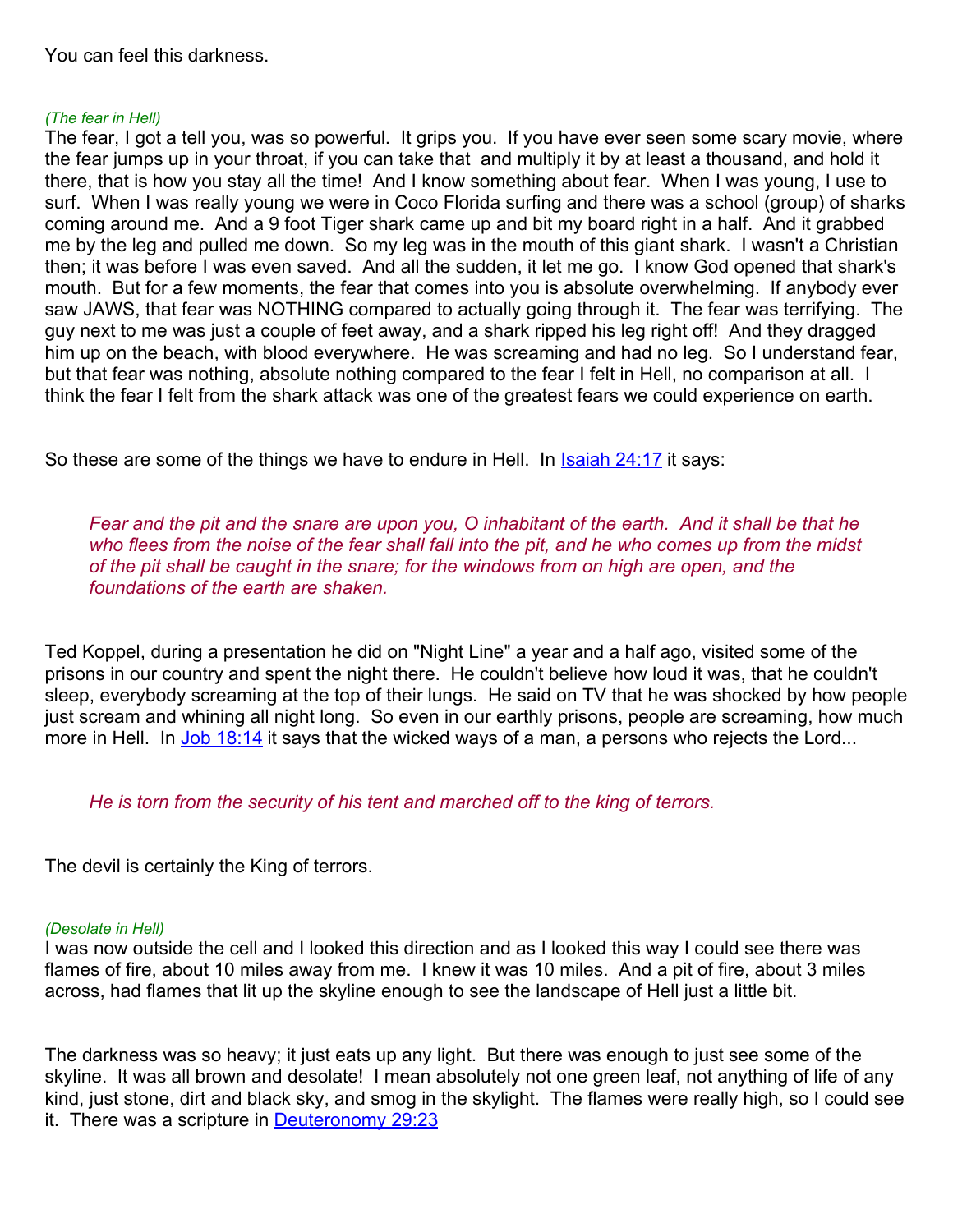*The whole land is brimstone, salt, and burning; it is not sown, nor does it bear, nor does any grass grow there, like the overthrow of Sodom and Gomorrah, Admah, and Zeboiim, which the LORD overthrew in His anger and His wrath.*

There is no life whatsoever in Hell. It is so strange to be in a world where there is no life. Here we enjoy trees and fresh air, but there it is absolutely all dead.

### *(Heat)*

The heat was so intense, you can even describe it. It says in [Deuteronomy 32:24](http://www.biblegateway.com/passage/?search=Deuteronomy 32:24;&version=9;)

*They shall be burnt with hunger, and devoured with burning heat, and with bitter destruction: I will also send the teeth of beasts upon them, with the poison of serpents of the dust.*

## [Jude](http://www.biblegateway.com/passage/?search=Jude 1:7;&version=50;) 1:7

*as Sodom and Gomorrah, and the cities around them in a similar manner to these, having given themselves over to sexual immorality and gone after strange flesh, are set forth as an example, suffering the vengeance of eternal fire.*

## [Psalm 11:6](http://www.biblegateway.com/passage/?search=Psalm 11:6;&version=50;)

*Upon the wicked He will rain coals; Fire and brimstone and a burning wind shall be the portion of their cup.*

That's what is going on in Hell, it is so hot. All these things should kill you, but you don't die! You had to keep enduring all these things. I wanted peace of mind, to get away from the screams and to get out of there. It's like when you want to go home at night, when you had a rough day, you just want peace of mind. But there you endured all the screaming and all the torment. And you never ever get away from it, ever. In Isaiah [57:21](http://www.biblegateway.com/passage/?search=Isaiah 57:21;&version=50;) it says:

*"There is no peace," Says my God, "for the wicked."*

You are also naked in Hell. It is just another thing to have to endure. Shame! In **[Ezekiel](http://www.biblegateway.com/passage/?search=Ezekiel 32:24;&version=50;) 32:24** it talks about shame in the pit.

*There is Elam and all her multitude, all around her grave, all of them slain, fallen by the sword, who have gone down uncircumcised to the lower parts of the earth, who caused their terror in the land of the living; Now they bear their shame with those who go down to the Pit.*

And in Job [26:6](http://www.biblegateway.com/passage/?search=Job 26:6 ;&version=50;)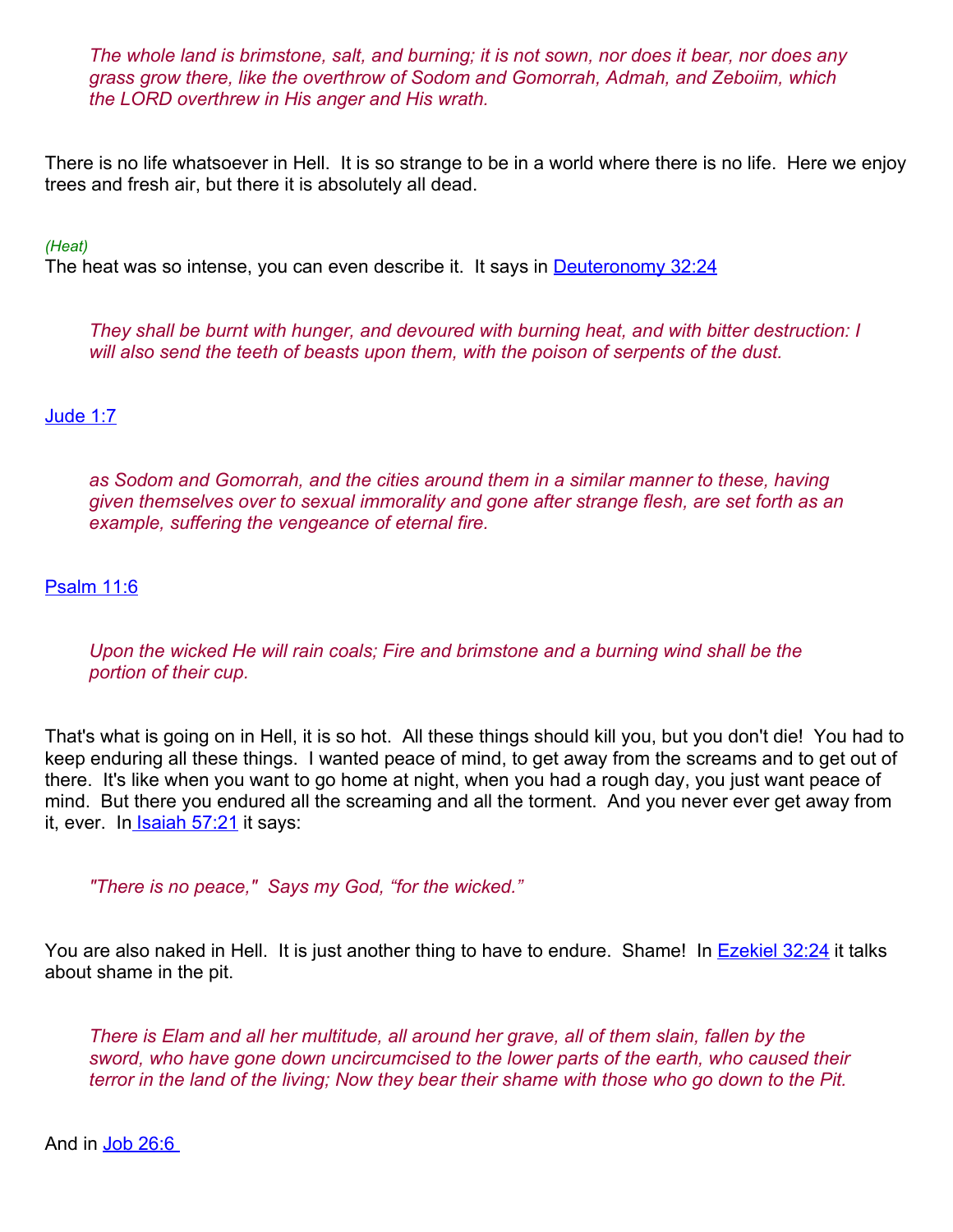That means God can see into Hell, so it is observable to Him. But also you are naked in Hell, just another thing you have to go through.

## *(Dry)*

There is no water in Hell, at all, no water. There's no humidity in the air and no water of any kind. It is so dry; you are desperate for a drop of water, just one. Just like the scripture says in Luke [16:23-24,](http://www.biblegateway.com/passage/?search=Luke 16:23-24;&version=50;)

*And being in torments in Hades, he lifted up his eyes and saw Abraham afar off, and Lazarus in his bosom. "Then he cried and said, 'Father Abraham, have mercy on me, and send Lazarus that he may dip the tip of his finger in water and cool my tongue; for I am tormented in this flame.'*

Abraham said, "Son remember", and then he went on to talk about his brothers. He wanted him to just dip the tip of his finger in water, just to get one drop. That would have been precious, one drop, but you never, ever get a drop. It's hard to imaging how dry your mouth is. If you can imagine doing a marathon run through Death Valley and having cotton in your mouth and staying there for days, and it just continues like that, just dry, absolute, desperate for a drop of water.

Another thing this scripture revealed to me was we knew there was a great gulf fixed between them, in Hell; between Paradise and Hades. And the rich man saw Abraham far off. In the natural, how could he recognize Lazarus and Abraham? First of all he never met Abraham and then to see someone that far away, you wouldn't really know who they were. But there are just certain things you know in Hell. You understand, like I was saying, the depths, how far away and so forth.

Then one of the demons grabbed me, and drug me back into the cell and began all these torments again, which I really hate to talk about, because I don't like to have to re-live the torment. They began to crush my skull. One demon grabbed me and tried to crush my head. I was screaming and begging for mercy, but no mercy! About this time they each grabbed an arm and a leg and were about to tear off my legs and my arms. I thought, *"I can't endure this, I can't endure this!"*

### *(Next to the Pit)*

And all of a sudden, something grabbed me and pulled me out of this cell. I know it was the Lord, but then I didn't know that. I was there as an unsaved person, so I didn't know these things. I just went there as if I had never accepted the Lord. I was placed over next to the fire that I had seen. I was standing along side that pit. I was beneath a cavern, like a giant cave, with a tunnel going up.

Along side the fire I could see through the flames, just enough to see bodies, people in the fire screaming, screaming for mercy, burning in this place! And I knew I didn't want to go in there. The pain I'd endured already was bad enough, but the heat from that flame I knew was worse. These people were begging to get out.

There were these big creatures lined all around the edge of this Pit, and as the people crawled up trying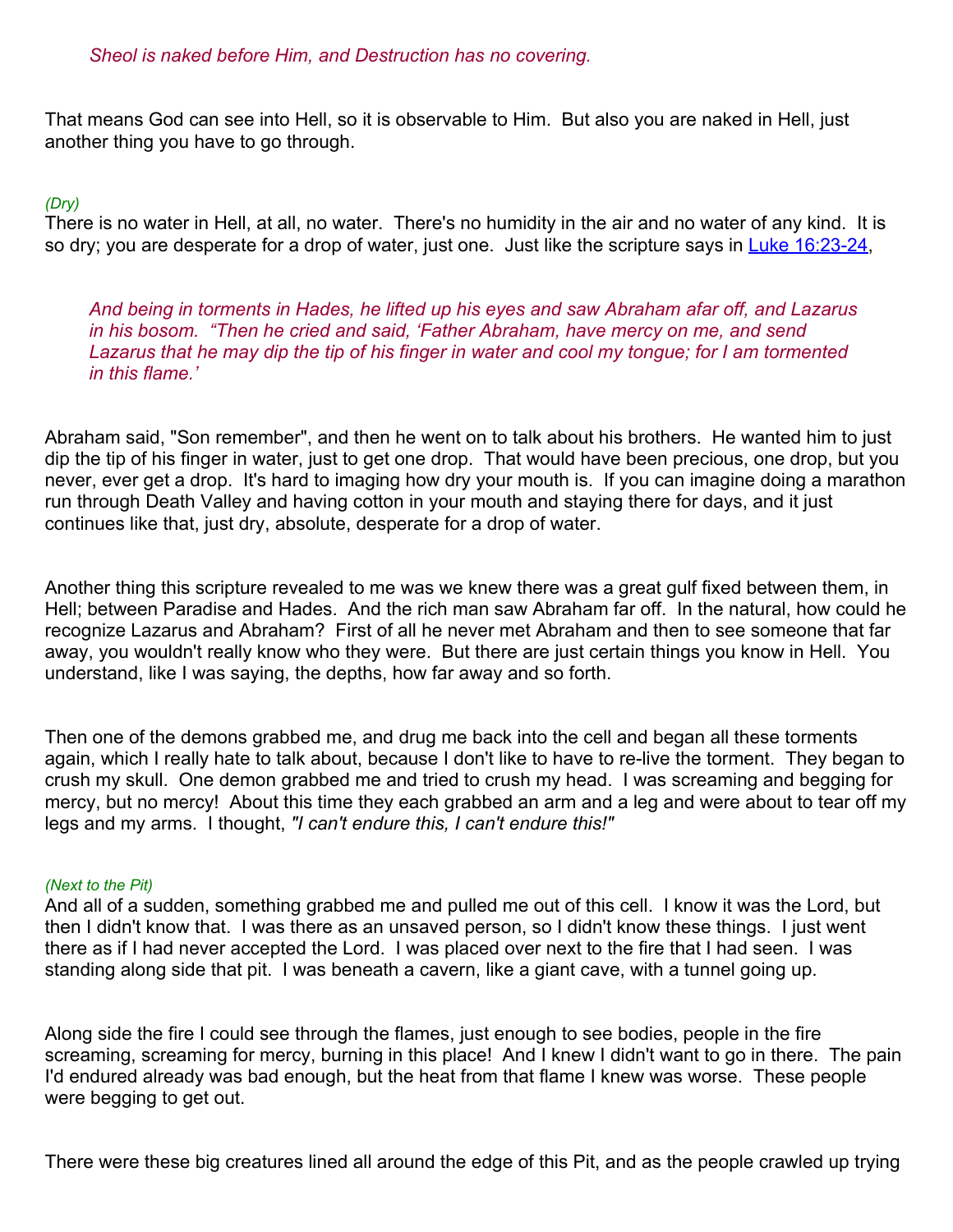to get out, they would be shoved back in to the fire and not allowed out. I thought, "*Oh, this place is so horrible, so horrible and horrendous.*"

All this is going on at the same time. You're thirsty, you're hungry, and you're exhausted. You don't get to sleep in Hell either. You need sleep just as you do now. Your body needs sleep. [Rev 14:11](http://www.biblegateway.com/passage/?search=Rev 14:11;&version=50;) says,

*And the smoke of their torment ascends forever and ever; and they have no rest day or night,...*

You never get to sleep. You can imagine how that is, never sleeping.

Regarding the water, in [Zechariah](http://www.biblegateway.com/passage/?search=Zechariah 9:11;&version=9;) 9:11,

*...I have sent forth thy prisoners out of the pit wherein is no water.*

Absolutely no water in Hell.

I knew that Hell's location is in the center of the earth. That's were it's at, in the center of the earth. I understood that I was about 3700 miles deep in the earth. We know that the earth's diameter is 8000 miles. Half way would be about 4000. I was about 3700 miles down. In [Ephesians 4:9](http://www.biblegateway.com/passage/?search=Ephesians 4:9;&version=31;) it says that Jesus descended into the lower parts of the earth.

In [Numbers 16:32](http://www.biblegateway.com/passage/?search=Numbers 16:32;&version=50;) says,

*and the earth opened its mouth and swallowed them up, with their households and all the men with Korah, with all their goods.*

That's were Hell is right now. Later Hell and Death will be cast into the Lake of Fire and then cast into Outer Darkness. That's after Judgment Day, but right now it is in the earth.

#### *(Demons)*

I was along side this pit of fire and I saw all these demons all lined up along the walls, all sizes and shapes of every kind, deformed, ugly creatures, you can imagine. They were twisted, deformed creatures, huge ones, small ones. There were giant spiders, huge spiders this big. *(5 feet tall)* Rats, snakes and worms, because the Bible talks about worms that cover thee (*Isaiah 14:11*). There are all kinds of abominable creatures everywhere and they seemed to be chained to the walls. I wondered *"Why are these things chained to the walls"*. I didn't understand that, but there's a scripture on that in [Jude](http://www.biblegateway.com/passage/?search=Jude 1:6;&version=50;) 1:6 says,

*"And the angels who did not keep their proper domain, but left their own abode, He has reserved in everlasting chains under darkness for the judgment of the great day;"*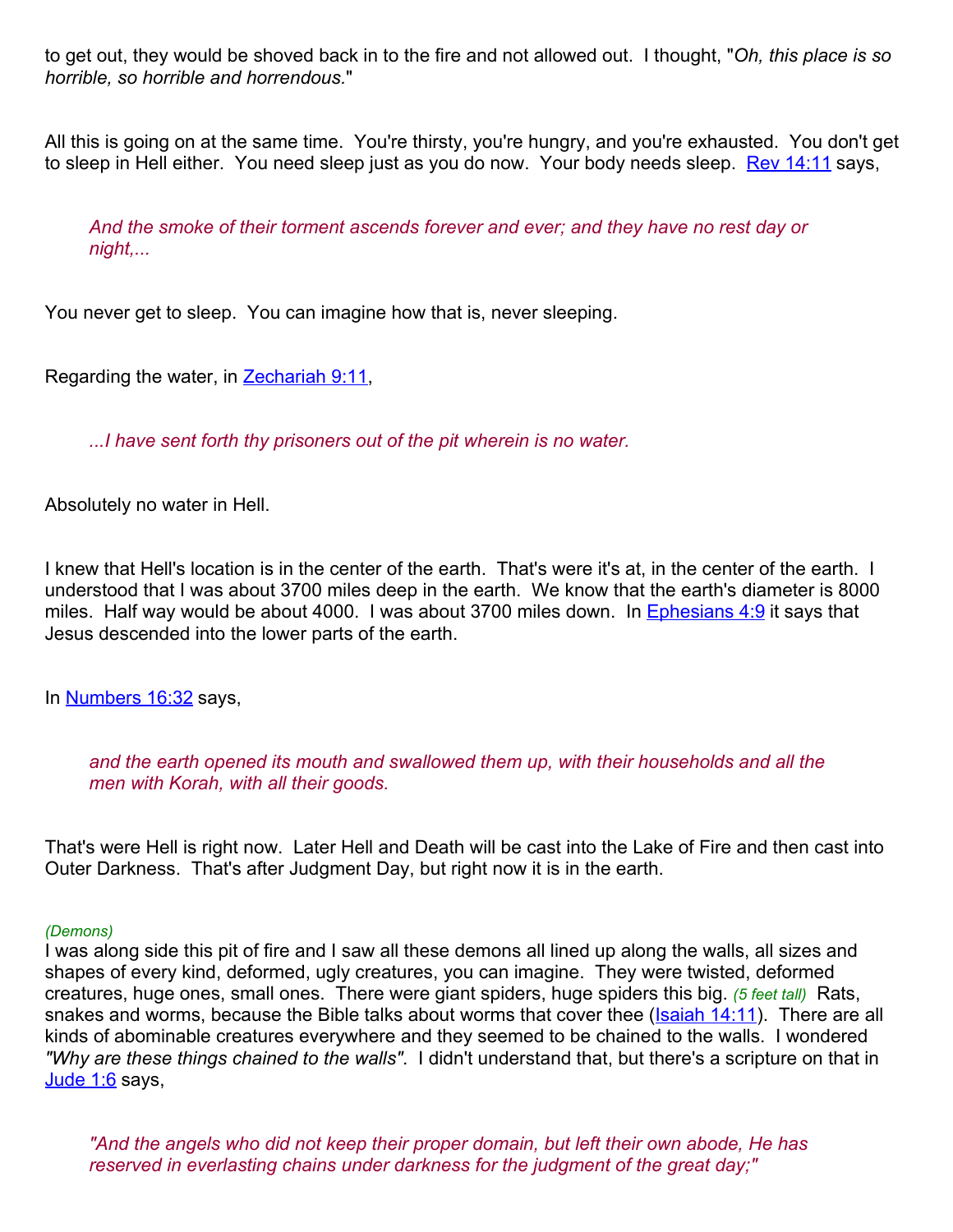And so maybe that's what I saw, I don't know, but that is what it appeared to be. I was glad because I didn't want them to get to me. They all hated me with a passion! That was another thing I didn't understand, they weren't just creatures, they had hatred towards mankind. So I was glad they were chained to the walls.

I began to ascend up this pit in this tunnel, and to leave the flames. Soon it got darker, but I could see all these demons along the walls and they had such awesome power. I thought, *"Who could fight off these creatures. No one could fight these things."* But yet, that fear was so overwhelming, I just couldn't even stand the tolerating this fear.

### *(No Hope)*

The worse thing in Hell, the worse thing, worse than all the torments, was I understood that, first of all, that there was life going on up here on the earth. And that people up here, most people, had no idea that this world even existed down here! They don't even know this is a real world down here and there's billions of people suffering and begging for one chance, if they had an opportunity to get out. But they never get a chance to get out, and being mad at themselves for not taking the opportunity to have received Jesus, that they are stuck there forever.

This is the worse thing about Hell, that there was absolutely no hope of ever getting out. I understood that. I grasped eternity. I could understand eternity. Here on earth, we can't quite, can't get a hold of it. But there I understood it. I knew I would be there forever and ever, and had no hope of getting out. I thought about my wife. I could never get to my wife! I've always told her that if we were ever separated by any kind of earthquake or something horrible, I said "*I'll get to you. I will find you. I'll get to you if we're ever apart.*" But here I couldn't get to her. I could never see her again. She would never have any idea were I was, and I just could never ever talk to her again. That thought just absolutely bothered me terribly! To not be able to talk to her, get to her, and for her not to know where I was, and have no hope to ever get out! You understand, you never get out of here, ever! See on earth there's always hope. Even people in concentration camps had a hope of getting out, or dying at least, to get out of it. But we've never experienced a totally hopeless situation. In **[Isaiah](http://www.biblegateway.com/passage/?search=Isaiah 38:18;&version=50;) 38:18** it says,

*"Those who go down to the pit cannot hope for Your truth."*

No hope, and the truth is Jesus. He is the truth.

#### *(Jesus appears)*

About this time, I'm going up this tunnel, and I'm just in absolute fear, hopelessly lost, and fearing these demons. All of the sudden, just all of the sudden, Jesus showed up! "*Praise you Lord*", Jesus showed up. This bright light lit up the place. I only saw His outline, the outline of a man. I couldn't see his face, it was so bright. I just looked into this light and saw His outline. And I just fell on my knees and collapsed. I couldn't do anything but worship Him. I was so grateful. One second ago I was lost forever, and now all of the sudden I'm out of this place, because I had already known Jesus. Those people can't get out, but I could because I was already saved. I knew and understood that there was no way out of this place, only by Jesus. He is the only way to keep from going to this place.

In [Rev 1:6](http://www.biblegateway.com/passage/?search=Rev 1:16;&version=50;) it says John, when he went to heaven, he saw Jesus, that His countenance was as the sun shining in its strength. And when he saw Him, he fell at His feet as a dead man. That's just how I did. I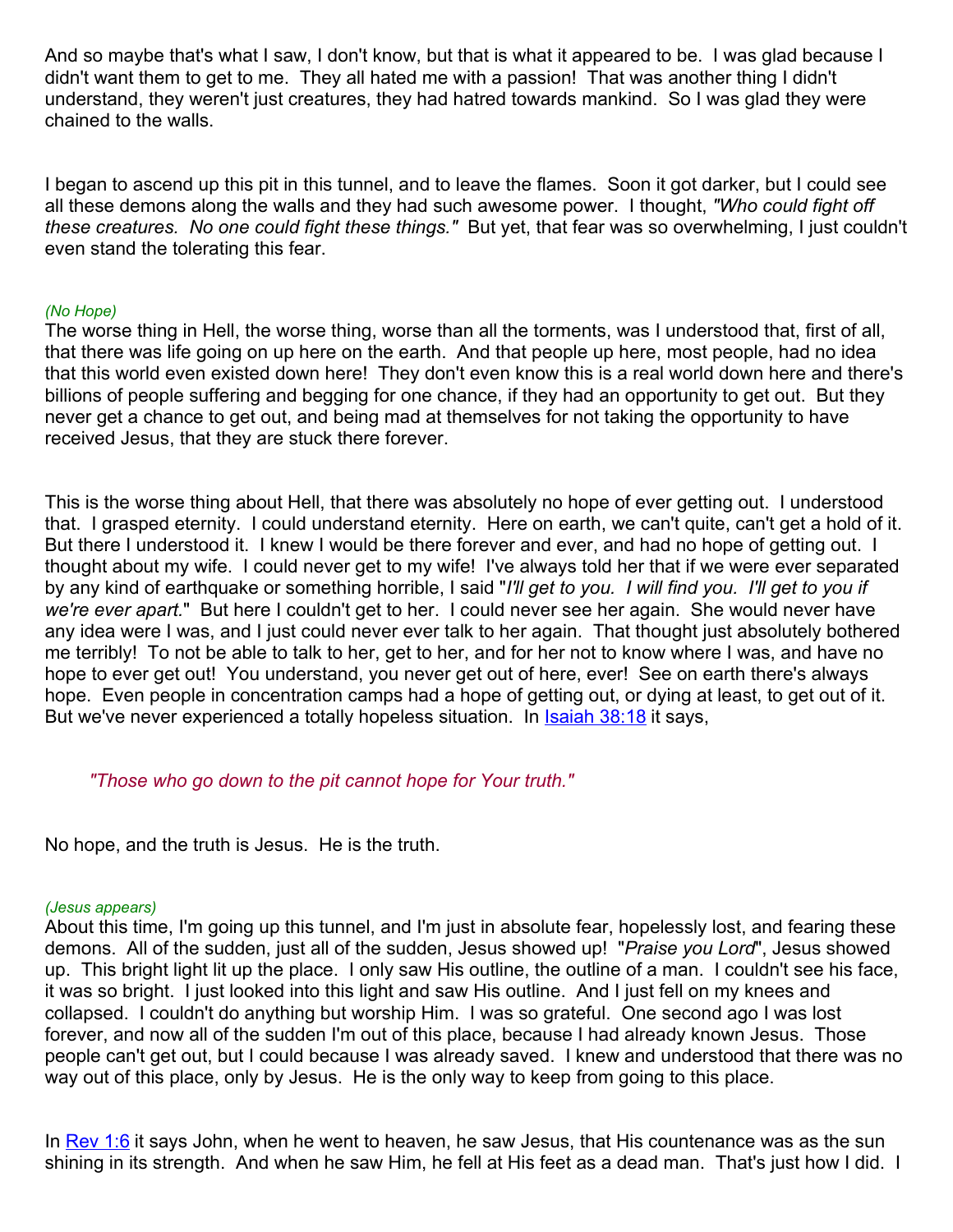fell at His feet like a dead man. Now you would think that I had a million questions to ask him, but when you're there, all you can do is worship Him and praise His Holy Name, and thank Him for what He saved us from.

When I got my composure, at least enough to start forming thoughts, I thought about saying to the Lord, I don't even think I asked Him out loud, I just thought it and He answered me. I said, "*Lord why did You send me to this place? Why did you send me here?"* He said to me "*Because people do not believe that this place exists.*" He said "*Even some of my own people do not believe this place is real.*" I was shocked at that statement. I thought every Christian has got to believe in Hell. But not everyone believes in a literal burning Hell. I said Lord "*why did you pick me?*" But He didn't answer me on that question.

I have no idea why He picked me to go there. I'm the least likely to go to this place. My wife and I hate evil movies. We hate anything bad. I don't even like the summer time, much less heat. It's filthy. There's no order. It's all chaos and disorder and disgusting. And I love everything orderly and excellent. He didn't answer me on that question. He said to me, "*Go tell them that I hate this place, that it's not my desire for one of my creation to go to this place, not one! I never made this for man. This* was made for the devil and his angels. You have to go and tell them! I've given you a mouth, *you go and tell them.*"

I thought to myself, "*but Lord, they're not going to believe me. They're going to think I'm crazy or had a bad dream.*" I mean wouldn't you think that? As I thought this the Lord answered me and He said, "*It's not your job to convince them. It's the Holy Spirit's job! You just go and tell them!*" And it was just inside, "*Yes Sir!" Absolutely, I have to go and tell them*." You can't worry and fear what man is going to think of you, you just have to go and do it and let God do the rest. Amen? And I said, "*Lord, why did they hate me so much?" "Why did these creatures hate me?*" He said, "*Because you're made in my image, and they hate me.*" You know the devil can't do anything against God. He can't hurt God, per say, but he can hurt His creation. That's why the devil hates mankind, and deceives him into taking him into Hell. And he inflicts diseases upon him, anything he can do to hurt God's creation.

### *(The Peace of God)*

And then God flooded me with His thoughts. He let me touch a piece of His heart, of how much He loves mankind. Unbelievable, I couldn't even take it. It was so overbearing. The love He has for man, you can't take it in this body. You know how much we love our wives and our children? Well the love we have can't even be compared to the love God has for us. His love is infinitely greater than our love and our ability to love. It's just the same as it says in Eph [3:19](http://www.biblegateway.com/passage/?search=Eph 3:19;&version=50;), "...*to know the love of Christ which passes knowledge..."* It goes so far past knowledge, you can't even grasp it. I couldn't believe how much He loved mankind, that He would die for just one person to not go to this place. And it hurts Him so much to see one of His creation going to this place. It pains the Lord, He weeps to see one person going. And I felt so bad for the Lord.

I felt His heart, He let me just touch a piece of His heart. He felt such sadness for His creation going there. And I thought "*I've got to go out and witness and take every last breath I have and go tell the world about Jesus, How good He is.*" I mean, we have the gospel. It's good news. It's good news, and the world doesn't know. They have to be told! You know, we have to share this knowledge. People just have a lack of knowledge in this area. God wants us to share with them how good He is, and how He hates this place.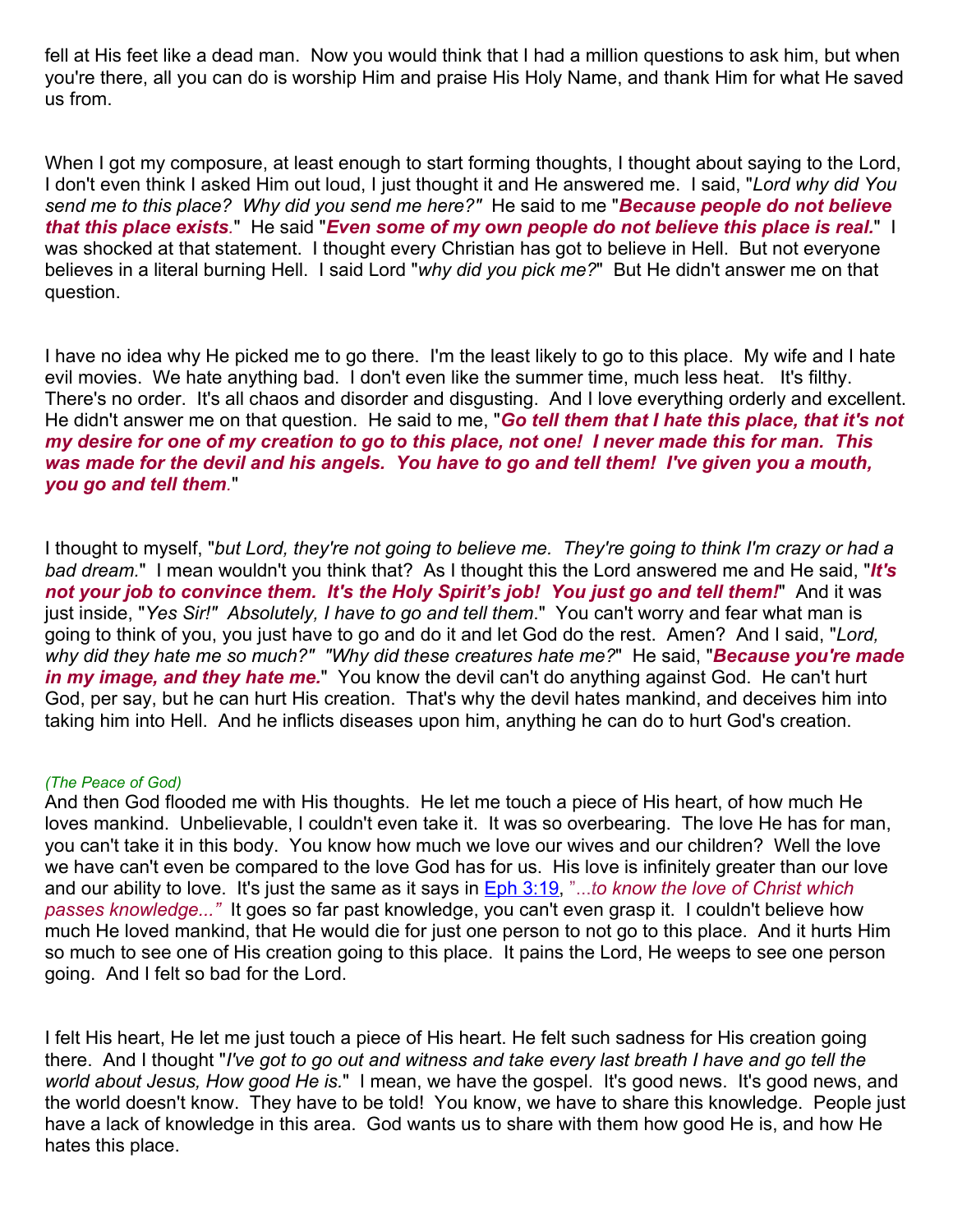He said to me also, "*Tell them I am coming very, very soon.*" And He said it again, "*Tell them I'm coming very, very soon.*" Now I think, why didn't I say to him, "*What do you mean Lord? What's 'soon' to you?*" That's how we think. But I didn't ask. You just don't think to ask those things then. You just want to worship Him so much. The peace of God that comes over you being next to Him is unexplainable. I've been in anointed services, but there is no comparison to the love and the peace of God you feel being next to Him.

And then I looked up and I saw those demons on the wall, that were so ferocious, they looked like ants on the wall! They just looked like ants! They were still big, but with the power of God next to you, all of God's creative power, they looked like ants on the wall. I couldn't get over it. I thought, "*Lord they're just ants!*" And He said, "*You just have to bind them and cast them out in my name.*" I thought "*boy, the power He's given the church."* These things that were so ferocious, we were no match for a devil without Jesus, none. They're ferocious, but with Him, they are nothing! A boldness rose up in me right then, when I saw these creatures I felt like saying, "*you creatures were the ones torturing me, wanting to tear me apart? Come on! Come on now!*" Maybe a little bit of my flesh rose up or something, you know, I thought,"*Jesus get 'em*."

### *(Leaving Hell)*

As we left, we went up above the earth's surface. We went above, because we were still in a tunnel. Soon I couldn't see it any more, but it was like a whirlwind, a giant whirlwind we were in. We kept going up. We had to go up, to get out of it apparently. When we got to the top of it, I looked down at the earth and it was about this high. The curve of the earth was like that. It's awesome to look back at the earth! I know God allowed that for me. He could have left that tunnel any which way He wanted. He knew in my heart, as a kid I always wanted to see what the earth looked like from space. Maybe I watched too much Star Trek or something, you know? I just thought it would be really neat to see the earth, and to see it hung on nothing. Like the Bible says. It says in Job [26:7,](http://www.google.com/search?num=50&hl=en&lr=lang_en&safe=active&q=newborn+bean+diet&lr=lang_en)

# *He stretches out the north over empty space; He hangs the earth on nothing.*

As you look, you think, "*What's holding this thing up? What's making it turn so perfectly?*" God is in such control. The power of God that flooded me, that He has, it's awesome. He has so much power. Every single thing is in His control. Not a hair on your head falls to the ground that He doesn't know about. Not a bird hits the ground that He doesn't know about. I was flooded with these thoughts. God has so much power. It overwhelmed me. There's scripture in **[Isaiah](http://www.biblegateway.com/passage/?search=Isaiah 40:22;&version=50;) 40:22** that says the Lord sits upon the circle of the earth. There I was upon the circle of the earth. I even thought, "*Lord, how come before Christopher Columbus they could have read that scripture and known the earth was round.*" You know? People wondered, they thought it was flat?

Anyway, as we came back down we passed through the shields; I knew we were passing through the heat shield that was around the earth. I just knew it. I even thought stupid thought, here I am with God, and I thought, "*I wonder how He's going to go through that shield?*" You know how in space they have to penetrate it at just the perfect angle. We went through it with no problem what so ever. No surprise! I'm sure the Lord must have rolled His eyes and said 'I can handle that one'. There is a scripture is [Psalm 47:9](http://www.biblegateway.com/passage/?search=Psalm 47:9;&version=50;) that says,

*...For the shields of the earth belong to God...*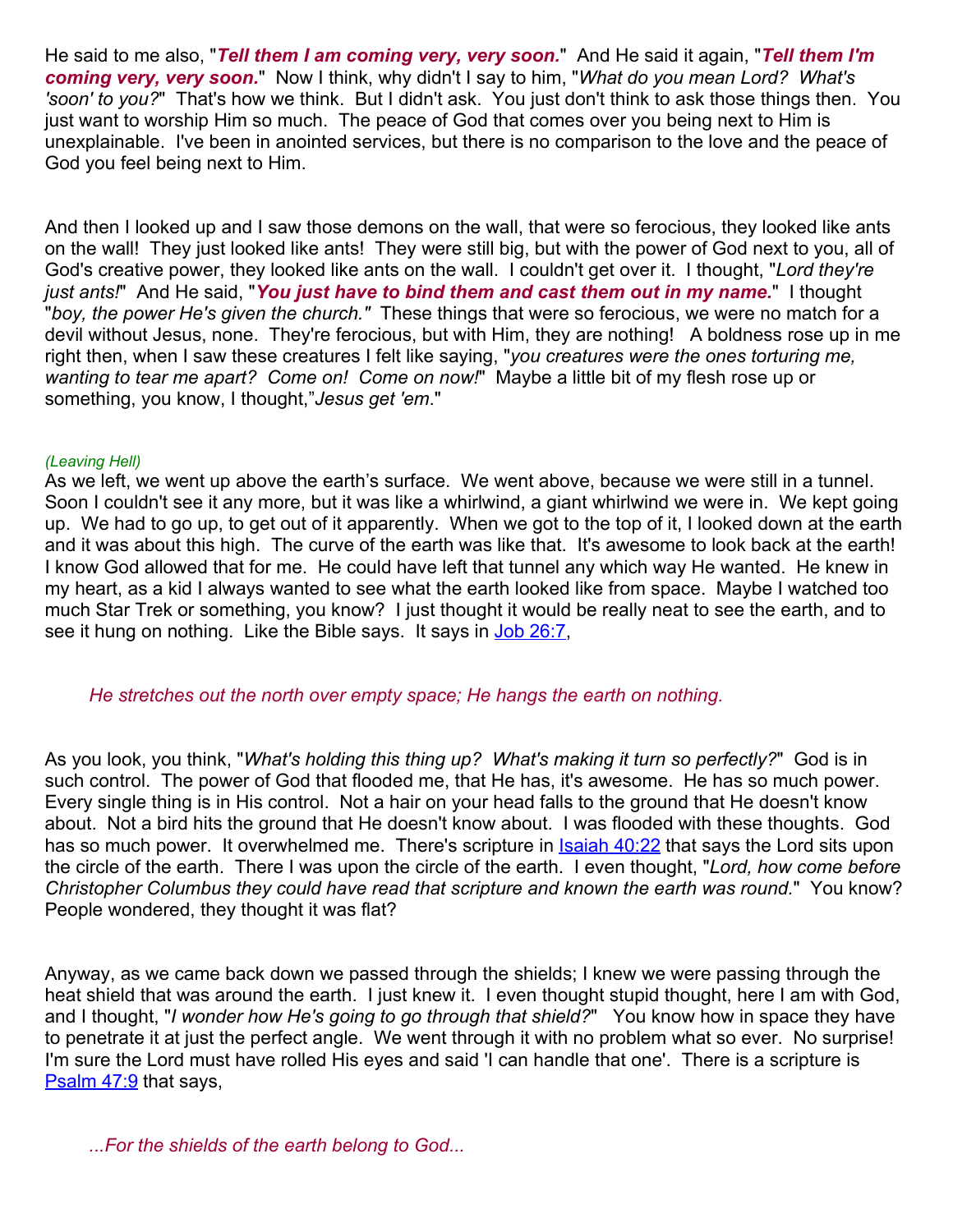He is in control of everything, everything. I just didn't want Him to leave. I just wanted to be in His presence. We were coming up fast on California. Just coming real fast, we were moving so quick, and came up to our house. And I looked and I could see right through the roof of our house. And I could see myself lying on the floor. This really hit me strong, right here because I saw my body lying there and I thought, "*That can't be me, I'm here, this is me!*" You know, you've never seen two of yourself. Here I was laying there and I thought, "*That's not really me.*" And that scripture that Paul says, were we are just in a tent (2 [Corinthians 5:1\)](http://www.biblegateway.com/passage/?search=2 Corinthians 5:1;&version=50;), that hit me so strong. I thought "*that's just a tent, that's nothing. That's temporary. This is the real me.*" This is what eternity is all about. That life that we worry about, it also hit me that we're a vapor, that life is just a vapor as in  $James 4:14$  it talks about and how short this life is. It's short. A hundred years if you live, it's nothing! It goes up like a vapor. And I thought, "*We've got to live for God.*" What we do now, here, counts for eternity. We've got to witness. We've got to get out there and save the lost. We can't worry about all these little petty things that we all get so tied up in and hung up on. We need to really get out there and preach the gospel and the good news, because this is over real quick.

But I saw my body lying there and I thought it was just as if you got out of your car and looked back at your car. That's not you, it's your car. It just gets you around. That's how it looked to me. It just gets me around here on the earth, but this is the real me. And I thought, "*Lord don't leave, don't leave*". I just want to stay with You for a while. But He left. I came up to my body, and something pulled me back into my body, like I was sucked back into my nose or my mouth.

Right then, when He left, that's when all the fear, the torture, and the torment came back into my mind! Because it says in the Bible (1 [John](http://www.biblegateway.com/passage/?search=1 John 4:18;&version=50;) 4:18), "*Perfect love casts off fear.*" So I was next to perfect love all that time, so that left me, and when He left, all of the sudden all of the fear and the horrors of Hell entered my mind. I couldn't stand it, I couldn't stand it! I was screaming. I was in agony. I couldn't live with it. I knew that this body was not capable of withstanding that kind of fear. You can't hold up under that kind of pressure. Your body isn't strong enough. So that's when I prayed and I was able to pray, "*Take it out of my mind!*"

In the natural, you would have to go through all kinds of counseling to get through this kind of trauma, but God took it out, instantly took it out, the trauma. He left the memory, but took the trauma and the fear out. I was so grateful.

Anyway, after this, so many things happened, I wish we had time to go into all that God confirmed would happened to me.

If there's someone here tonight, that doesn't know the Lord; you have to ask yourself a question. You have to say, "*Do I believe these people, that what they saw is real, all these people and myself?"* But more importantly, what the Word of God says about Hell. Do you want to take that chance and say, "*No I don't believe it, I don't believe that's real*." You have to throw out all the Word of God, and all of us trying to tell you. Are you willing to take that chance with your whole eternity? That would seem pretty foolish to me. You can't let the devil deceive you. That big creature in the end there, that was laughing. *(shown in the video)* That's how the devil would be when you got to Hell. He would laugh, because you had an opportunity to receive the Lord and you missed it. But once you're there, there is no turning back. There's absolutely no turning back. You would be there lost for ever.

You might be saying to yourself. "*I'm pretty good. I'm a pretty good person. I don't deserve that place.*"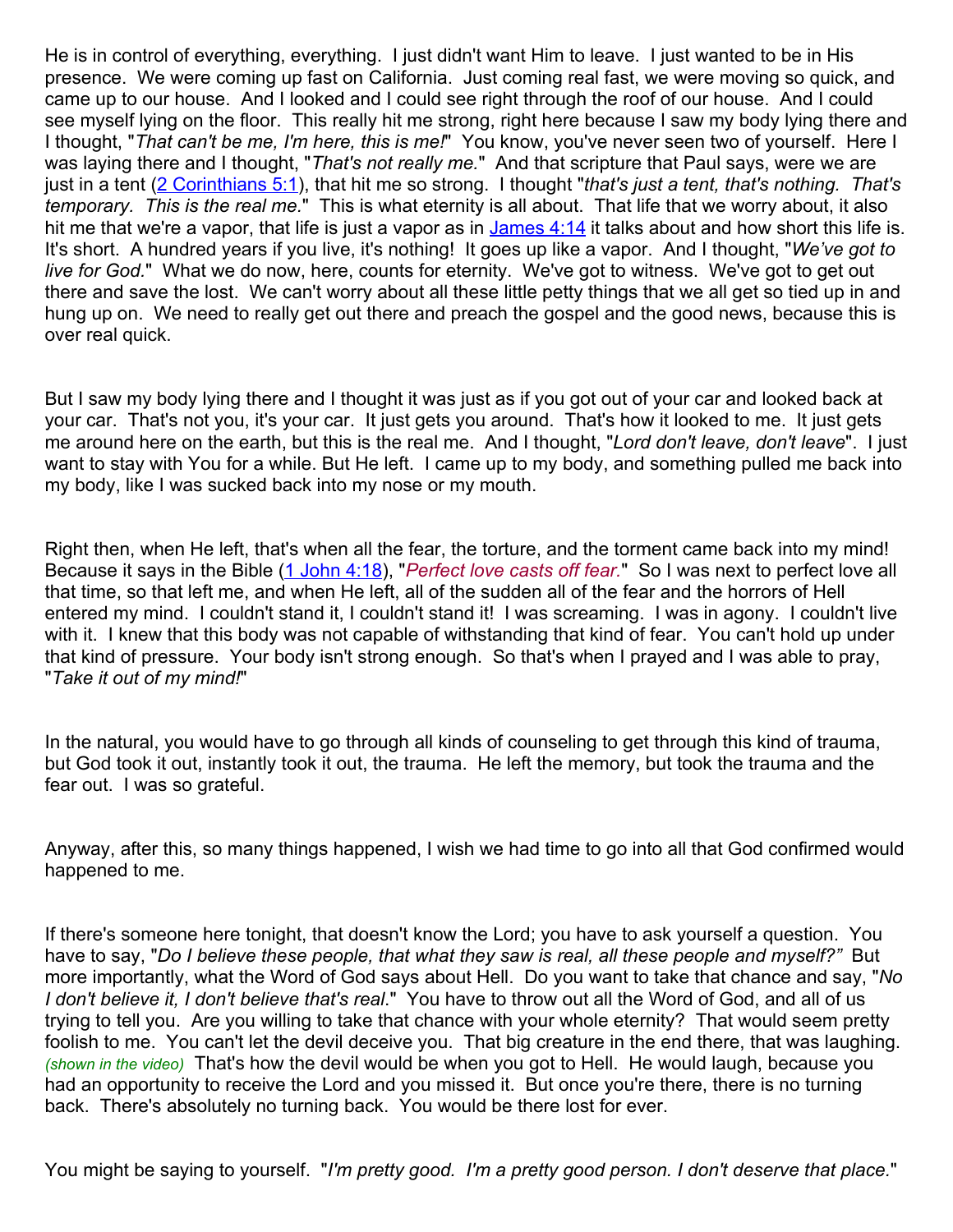And you probably are pretty good, compared to most people. But that's not what you need to compare yourself to. We need to compare ourselves to God's standard. His standard is so much higher than ours. He says in the Word that if you lie once, just once in your whole life, that makes you a liar. If you've stole one thing in your life, a paper clip, a couple minutes of your boss's time, anything, just once. That makes you a thief. If you were angry without cause, if you didn't forgive someone that did something wrong against you, if you lusted after a women, any of these things, if you just did it one time, that makes you a sinner, and you can't make it to heaven. So you see all of us come short. We all fall short and can't get there on our own works. [Titus 3:5](http://www.biblegateway.com/passage/?search=Titus 3:5;&version=50;) says,

*Not by works of righteousness which we have done, but according to His mercy He saved us...*

Amen, so it depends on how you compare. It's like a woman that saw a flock of sheep on a hill, and they were all so white and beautiful against this hill. She said, "*Look at those white sheep, look how beautiful they look, so white*." She went to bed and overnight it snowed. She looked up the next morning and saw the sheep and they all looked dull, dingy and gray compared to the white snow. So we need to compare ourselves to God. His standard is way higher than ours. So we have need of a Savior. We can't get there on our own. God made it a free gift. He said in [John](http://www.biblegateway.com/passage/?search=John 14:6;&version=50;) 14:6, "*I am the way, the truth, and the life. No man come unto the Father but by Me.*" He's the only way out of this place.

So if there's anyone here who doesn't know the Lord, anyone here who really has never asked Jesus to be Lord and Savior of your life. You never really came to that point where you really had to voice it out your own mouth and ask Him to come into your life, would you stand up? If there's anybody here would you stand up now, for Jesus? Don't let the devil, that creature laugh at you. Stand up now, when you have the chance, cause you don't know how much time we have. You don't know that you might die tomorrow, and end up in that place.

Let me tell you, that place, just the heat alone would be horrible to endure. Those people that we saw jump out of the New York towers. They held hands and jumped. How horrible that must have been. You know if you've ever been up high and looked down, to jump would be unthinkable. But they had to face that heat. And that was only for about five seconds, it would have incinerated them and that was about two thousand degrees. Scientists say that in the center of the earth is about twelve thousand degrees. So you have to endure that for eternity. If you're willing to go through that, that would be awfully foolish. Now is the time....

### *(announcer speaking)*

The Bible is real plain, we are all sinners, and whoever will call on the name of the Lord will be saved. Jesus said if you will confess me before men, publicly, then I will in turn; confess your name before my heavenly Father and the Holy angels. But if you deny me before men, I will deny you before my Father. I want to ask you to do something. If you've never publicly, in front of other people, if you've never publicly declared Jesus Christ as your Savior, and made Him the Lord of your life, or if you're unsure whether heaven is your eternal home, remember Jesus hung naked on a cross, in a market place, he hung there for you, He endured your shame.

If you'll pray this prayer from the depths of your heart, God will save your soul, and He'll give you an opportunity in the not to distant future for you to make it public. Pray with us, especially those who are in the congregation and know you should. "*God I believe in You. You are my Creator. I am a sinner. I*